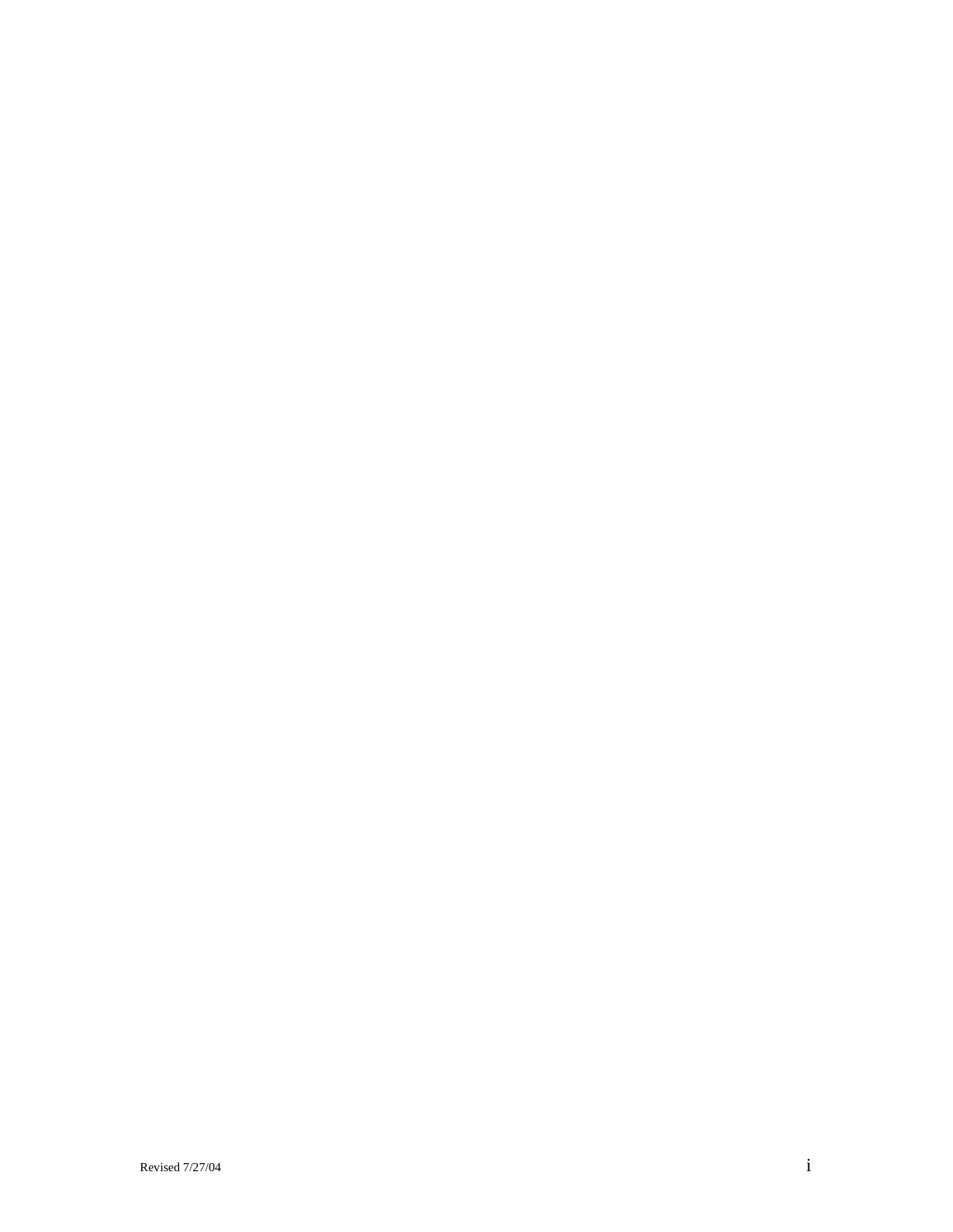## **MSDH Public Water Fluoridation Guidelines**

## **I. Fluoridation Benefits Oral Health**

Tooth decay is the most prevalent chronic disease of man. By age 17, the average American will have 6.3 decayed, missing or filled teeth. In 2000, a statewide clinical survey of 5,227 Mississippi 3<sup>rd</sup> graders revealed that over 70% had tooth decay.

Tooth decay is a complex process characterized by a loss of tooth structure as a result of destruction of these tissues by acids released from specific kinds of bacteria. About 7 of ~500 bacteria identified in the mouth have the ability to cause tooth decay; yet, these bacteria can spread and infect children by vertical transmission from the mother.

No other public health measure is as effective or as equitable in building decay-resistant teeth as public water fluoridation. Fluoride is naturally present in small yet varying amounts in soil, water, plants, and animals and, thus, is a normal constituent of all diets. In mammals, the highest concentrations of fluoride are found in the bones and teeth.

Water fluoridation is the deliberate addition of fluoride into drinking water in accordance with scientific guidelines. In 1945 and 1947, data from four studies demonstrated the oral health benefits of fluoridated water in several communities (Grand Rapids, Michigan; Newburgh, New York; Brantford, Ontario [Canada]; and Evanston, Illinois) and established water fluoridation as a practical, effective public health measure that would prevent tooth decay. Since then, hundreds of studies in the U.S. and other countries have concurred that water fluoridation is a safe and effective way to prevent tooth decay.

These guidelines provide information that will enable the MSDH Division of Water Supply (DWS) and Division of Dental and Oral Health (DOH), public water system officials, consulting water engineers, and Certified Waterworks Operators to design and operate public water fluoridation programs.

#### **II. Starting a Water Fluoridation Program**

**A. Eligibility:** Public water systems (PWS) that serve 1,000 people or more are eligible to receive MSDH funds in the form of a grant for the capital and associated costs required to begin fluoridation at the water facility. The PWS must be located in Mississippi and willing to comply with all safety monitoring and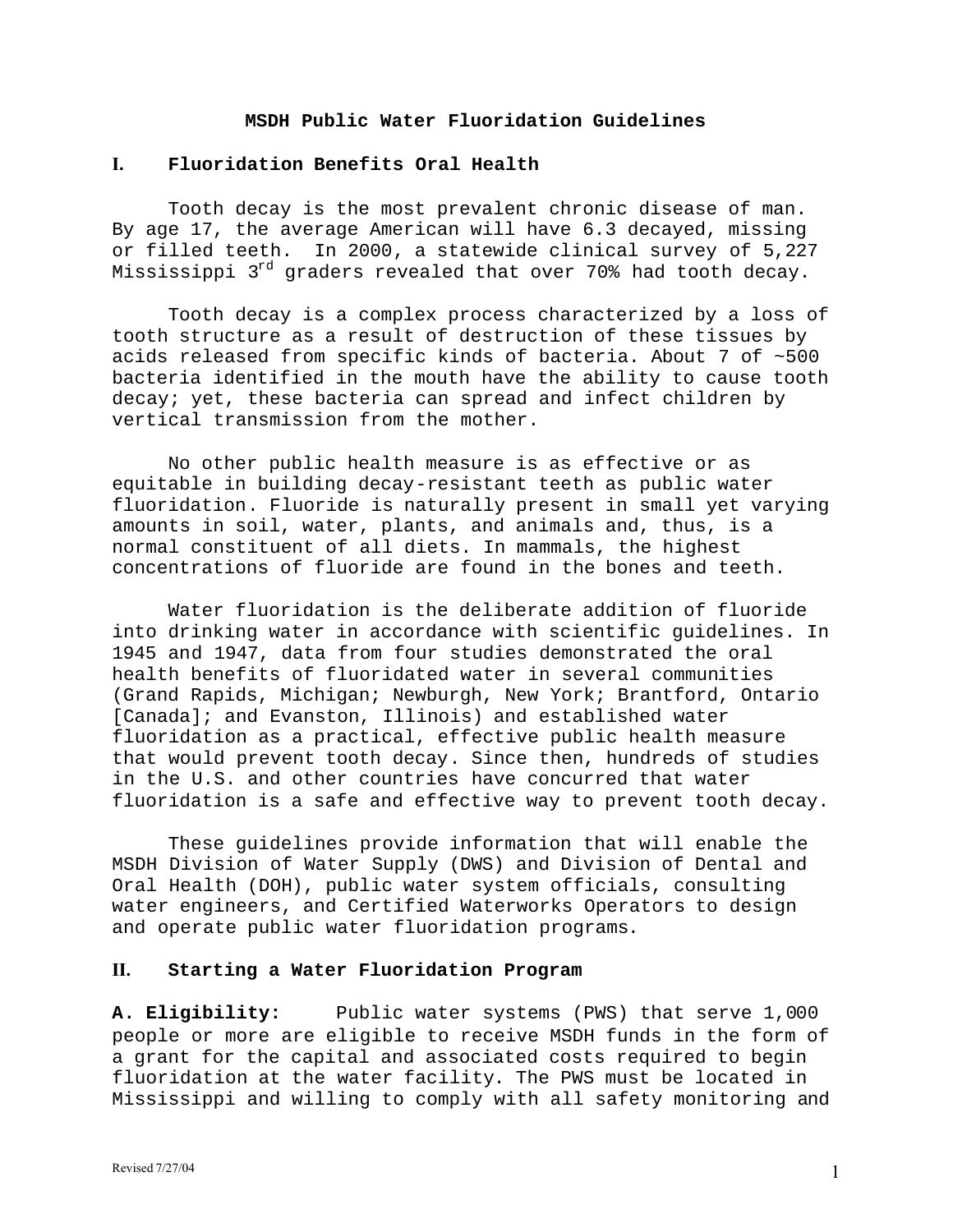reporting requirements. Funding for PWS that serve less that 1,000 people may be considered on a case-by-case basis when requested by public water system officials.

**B. Funding Assistance:** The MSDH is periodically able to fund new water fluoridation programs based on the availability of monies from several sources, such as foundation grants. Public leaders that approve a community water fluoridation program may request a contract to receive MSDH funding to pay for water fluoridation equipment, installation, and associated costs. The contractor must agree to abide by all terms and conditions as stated by the MSDH in the contract agreement (appended). Additionally, PWS that receive funding must agree to operate the water fluoridation program for at least five years unless otherwise required to de-fluoridate the public water system by the MSDH.

#### **C. Fluoridation System Design**:

#### **Engineering Guidelines**

1) The fluoride feed system must be installed so that it cannot operate unless raw water pumps are operating (interlocked). To assure this, the metering pump must be wired electrically in series with the main well pump or the service pump. If a gravity flow situation exists, a flow switch or pressure device should be installed. $<sup>1</sup>$ </sup>

2) When the fluoridation system is connected electrically to the well pump, the fluoride-metering pump cannot be plugged into any continuously active ("hot") electrical outlet. The fluoridemetering pump must only be plugged into the circuit that contains the interlock protection.<sup>2</sup>

3) A secondary flow-based control device (e.g., a flow switch or a pressure switch) should be installed for back-up protection in water systems that serve populations of <500 persons.

4) The fluoride injection point should be located where all the water to be treated passes; however, fluoride should not be

 $^{\rm l}$  The interlock may not be necessary when water systems have an on-site water operator 24 hours a day.

 $^2$ One method of ensuring interlock protection is to install a special clearly labeled plug on the metering pump that is compatible with a special outlet on the appropriate electrical circuit. Another method of providing interlock protection is to wire the metering pump directly into the electrical circuit that is tied electrically to the well pump or service pump.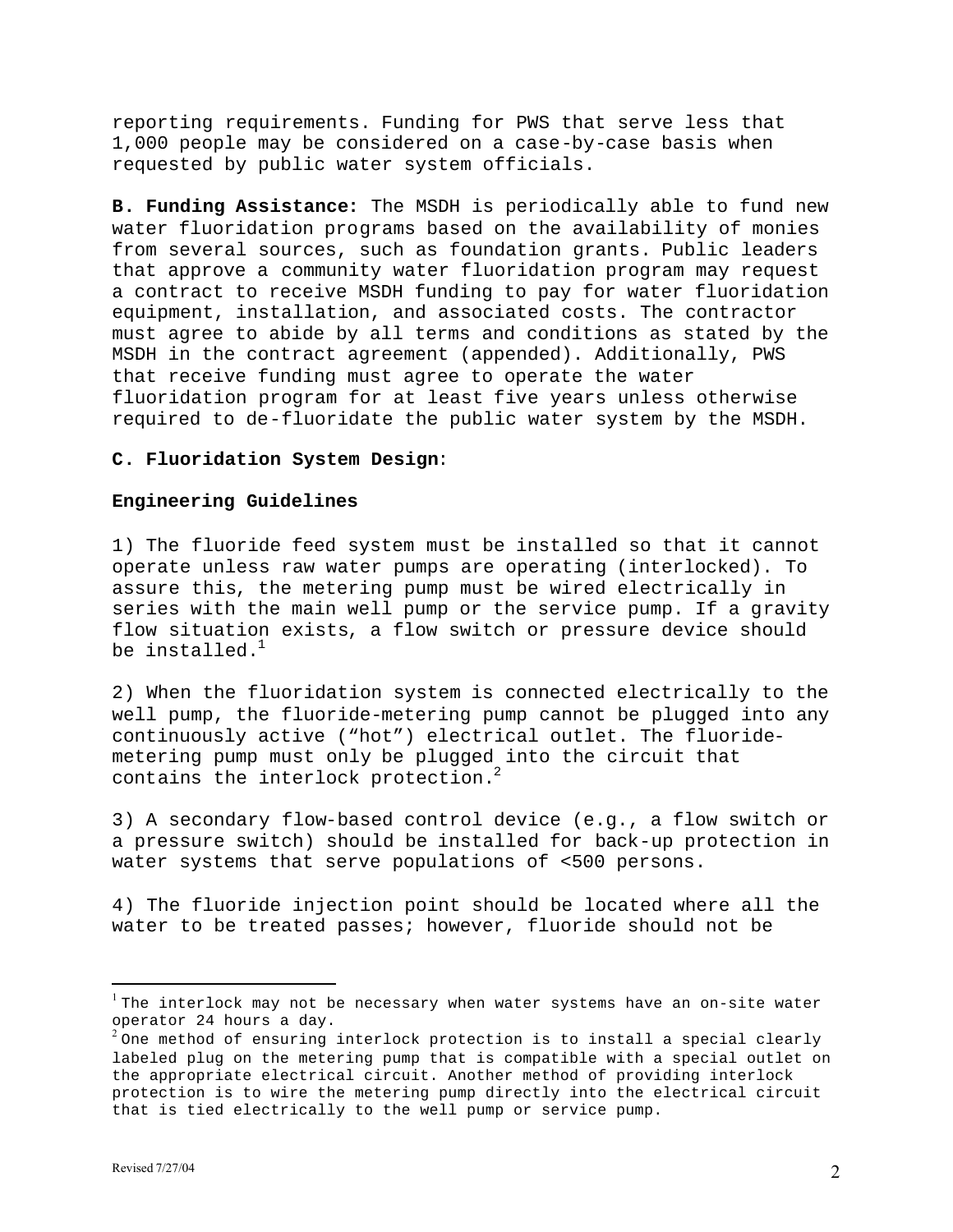injected at sites where substantial losses of fluoride can occur  $(e.g., the rapid-mix chemical basin).<sup>3</sup>$ 

5) The fluoride injection point in a water line should be located in the lower one-third of the pipe, and the end of the injection line should extend into the pipe approximately onethird of the pipe's diameter.

6) A corporation stop valve should be used in the line at the fluoride injection point when injecting fluoride under pressure. A safety chain must always be installed in the assembly at the fluoride injection point to protect the water plant operator if a corporation stop valve assembly is used.

7) Operation of a fluoridation system without a functional antisiphon device can lead to overfeed that exceeds 4 mg/L. Two diaphragm-type, antisiphon devices must be installed in the fluoride feed line when a metering pump is used. The antisiphon device should have a diaphragm that is spring-loaded in the closed position. These devices should be located at the fluoride injection point and at the metering pump head on the discharge side. The antisiphon device on the head of the metering pump should be selected so that it will provide the necessary back pressure required by the manufacturer of the metering pump. Oversized metering pumps should not be used because serious overfeeds (i.e., overfeed that exceeds 4 mg/L) can occur if they are set too high. Conversely, undersized metering pumps can cause erratic fluoride levels.<sup>4</sup>

8) The fluoride metering pump should be located on a shelf not more than 4 feet (1.2 m) higher than the lowest normal level of liquid in the carboy, day tank, or solution container. A flooded suction line is not recommended in water fluoridation.

9) For greatest accuracy, metering pumps should be sized to feed fluoride near the midpoint of their range. Pumps should always operate between 30%–70% of capacity. Metering pumps that do not meet design specifications should not be installed. The priming switch on the metering pump should be spring-loaded to prevent the pump from being started erroneously with the switch in the priming position.

 $^3$  In a surface-water treatment plant, the ideal location for injecting fluoride is the rapid sand filter effluent line going into the clear well.

 $^4$ Vacuum testing for all antisiphon devices should be done semiannually. All antisiphon devices must be dismantled and visually inspected at least once a year. Schedules of repairs or replacements should be based on the manufacturer's recommendations.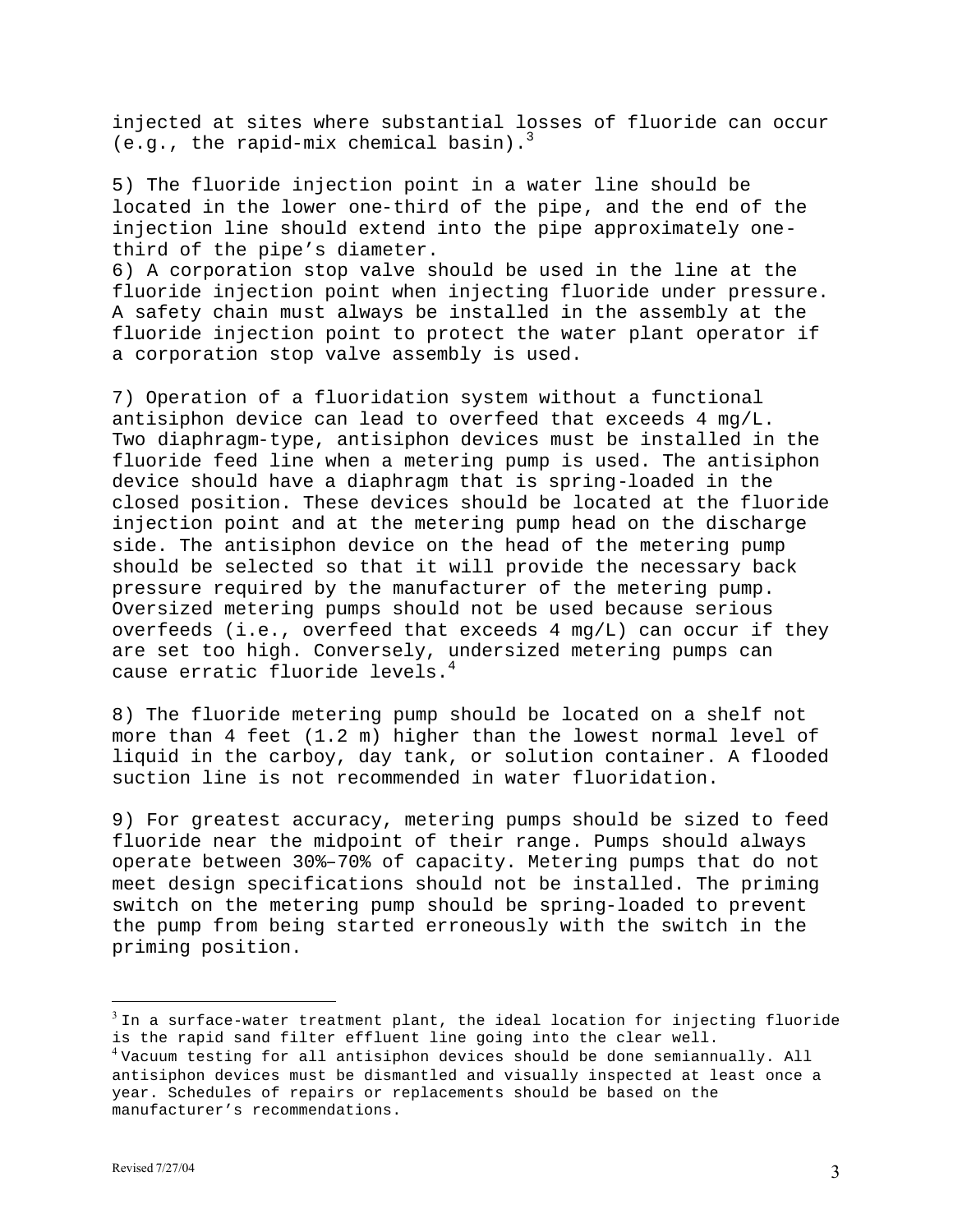10) An in-line mixer or a small mixing tank should be installed in the finished water line exiting from the water plant if the first customer is less than or equal to 100 feet (30.5 m) from the fluoride injection point and if there is no storage tank located in the line before the water reaches the customer. The minimum distance is 100 feet, assuming there are typical valves and bends in the water line that allow for adequate mixing.

11) Flow meter-paced systems should not be installed unless the rate of water flow past the point of fluoride injection varies by more than 20%.

12) A master meter on the main water service line must be provided so that calculations can be made to confirm that the proper amounts of fluoride solution are being fed.

13) The fluoride feed line(s) should be either color coded, when practical, or clearly identified by some other means. Color coding helps prevent possible errors when taking samples or performing maintenance. The pipes for all fluoride feed lines should be painted light blue with red bands. The word "fluoride" and the direction of the flow should be printed on the pipe. 14) Fluoride feed equipment, controls, safety equipment, accessory equipment, and other appurtenances must be inspected annually.

15) All hose connections within reach of the fluoride feed equipment should be provided with a hose bibb vacuum breaker.

16) All fluoride chemicals must conform to the appropriate American Water Works Association (AWWA) standards (B-701, B-702, and B-703) to ensure that the drinking water will be safe and potable.

17) Storage should be provided for at least a three-month supply of fluoride chemical to minimize the effect of a possible fluoride chemical shortage. Shortages have occurred sporadically in the past (CDC, unpublished report, 1986).

18) Cross-connection controls that conform to state regulations must be provided.

#### **Sodium Fluoride Saturator System Requirements**

1) The minimum depth of sodium fluoride in a saturator should be 12 inches (30.5 cm). This depth should be marked on the outside of the saturator tank. The saturator should never be filled so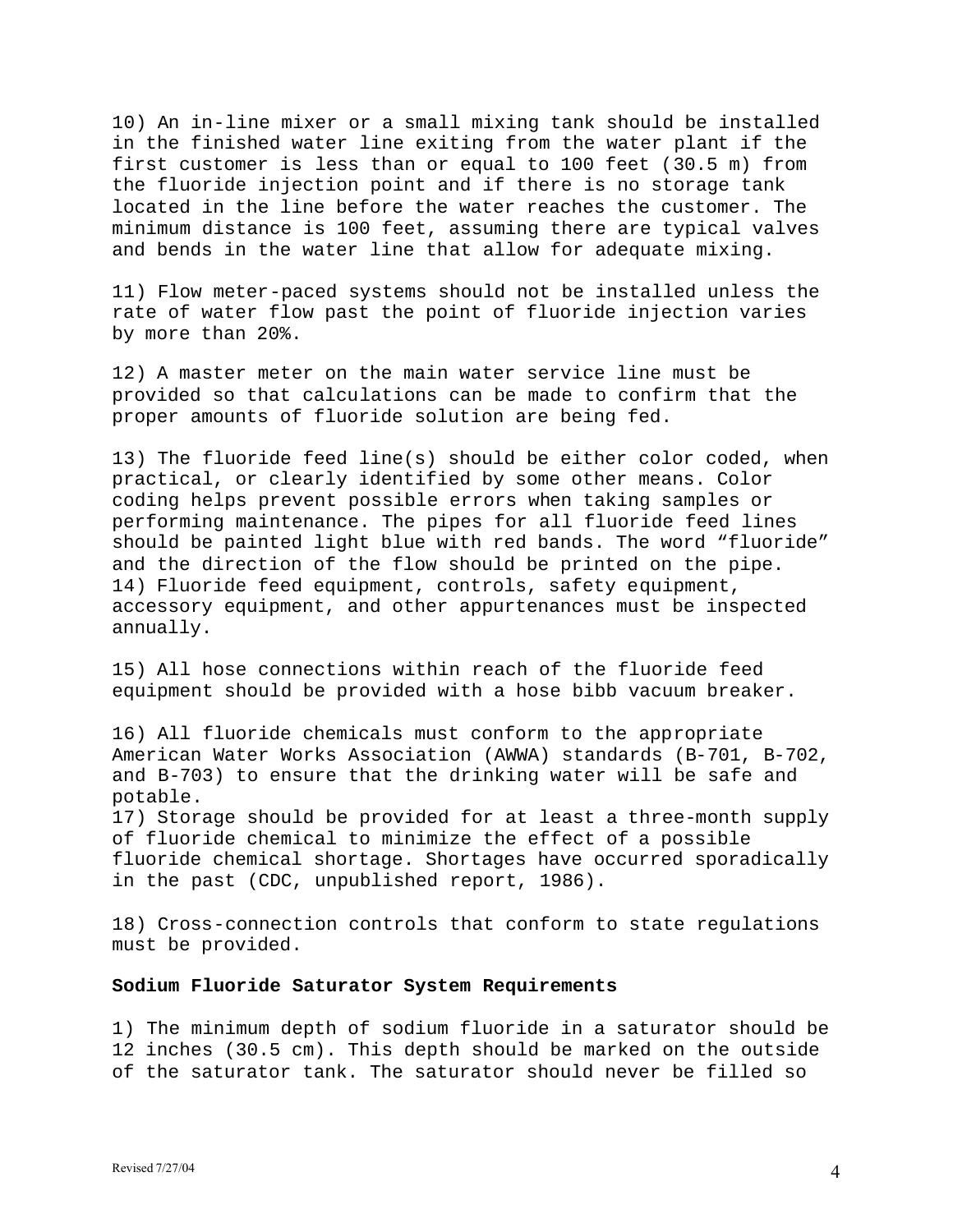high that the undissolved chemical is drawn into the pump suction line.

2) Only granular sodium fluoride should be used in saturators, because both powdered and very fine sodium fluorides tend to cause plugging in the saturator.

3) The water used for sodium fluoride saturators should be softened whenever the hardness exceeds 50 parts per million (ppm). Only the water used for solution preparation (i.e., the make-up water) needs to be softened.

4) A flow restrictor with a maximum flow of two gallons (7.6 L) per minute should be installed on all up-flow saturators.

5) In the event of a plant shutdown, the make-up water solenoid valve should be physically disconnected from the electrical service.

6) For systems that use < 10 gallons (< 38 L) of saturator solution per day, operators should consider using an up-flow saturator that is manually filled with water.

7) In an up-flow saturator, either an atmospheric vacuum breaker must be installed or a backflow prevention device must be provided in accordance with state or local requirements. The vacuum breaker must be installed according to the manufacturer's recommendations.

8) A sediment filter (20 mesh) should be installed in the water make-up line going to the sodium fluoride saturators. The filter should be placed between the softener and the water meter.

9) A water meter must be provided on the make-up water line for the saturator so that calculations can be made to confirm that the proper amounts of fluoride solution are being fed. This meter and the master meter should be read daily and the results recorded.

10) Unsaturated (batch-mixed) sodium fluoride solution should not be used in water fluoridation.

## **Fluorosilicic Acid System Requirements**

1) To reduce the hazard to the water plant operator, fluorosilicic acid (hydrofluosilicic acid) must not be diluted.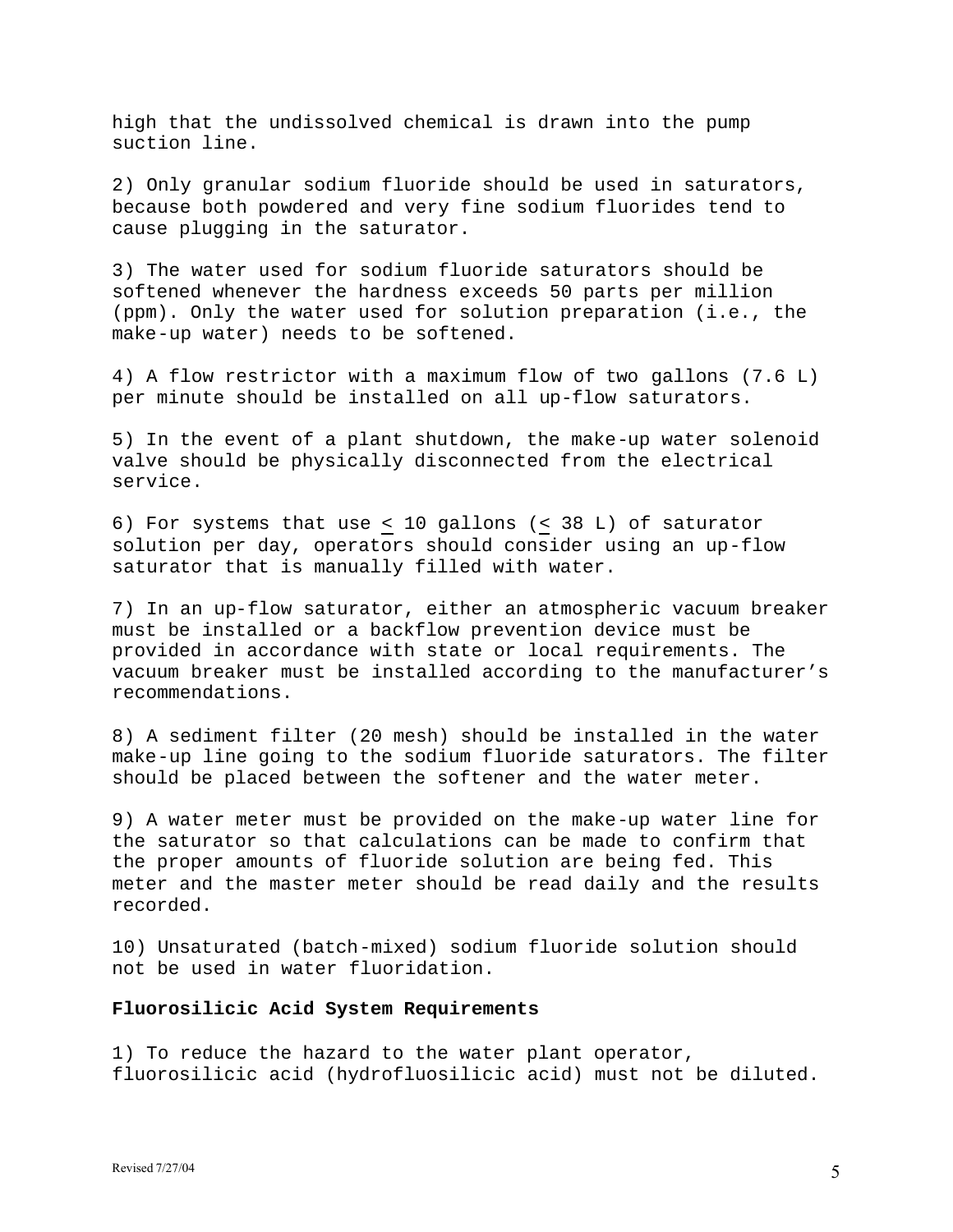Small metering pumps are available that will permit the use of fluorosilicic acid for water plants of any size.

2) No more than a seven-day supply of fluorosilicic acid should be connected at any time to the suction side of the chemical feed pump. All bulk storage tanks with more than a seven-day supply must have a day tank. A day tank should only contain a small amount of acid, usually a one- or two-day supply.

3) Day tanks or direct acid-feed carboys/drums should be located on scales; daily weights should be measured and recorded. Volumetric measurements, such as marking the side of the day tank, are not adequate for monitoring acid feed systems.

4) Carboys, day tanks, or inside bulk storage tanks containing fluorosilicic acid must be completely sealed and vented to the outside.

5) Fluorosilicic acid should be stored in bulk, if economically feasible.

6) Bulk storage tanks must be provided with secondary containment (i.e., berms) in accordance with state/local codes or ordinances.

#### **Fluoride Dry Feed System Requirements**

1) A solution tank that has a dry feeder (both volumetric and gravimetric) must be provided.

2) Solution tanks should be sized according to CDC guidelines.

3) A mechanical mixer should be used in every solution tank of a dry feeder when sodium fluorosilicate (i.e., silicofluoride) is used.

4) Scales must be provided for weighing the amount of chemicals used in the dry feeder.

## **III. Water System Monitoring and Reporting**

#### **A. Fluoride Testing Requirements:**

1) Water system personnel must test water samples for stable and consistent fluoride levels in the water system.<sup>5</sup> Water samples

 $^5$  The optimal control range in Mississippi for adjusting fluoride in water is 0.7 - 1.3 parts per million fluoride (ppm) with the optimal fluoride level being 0.8 ppm.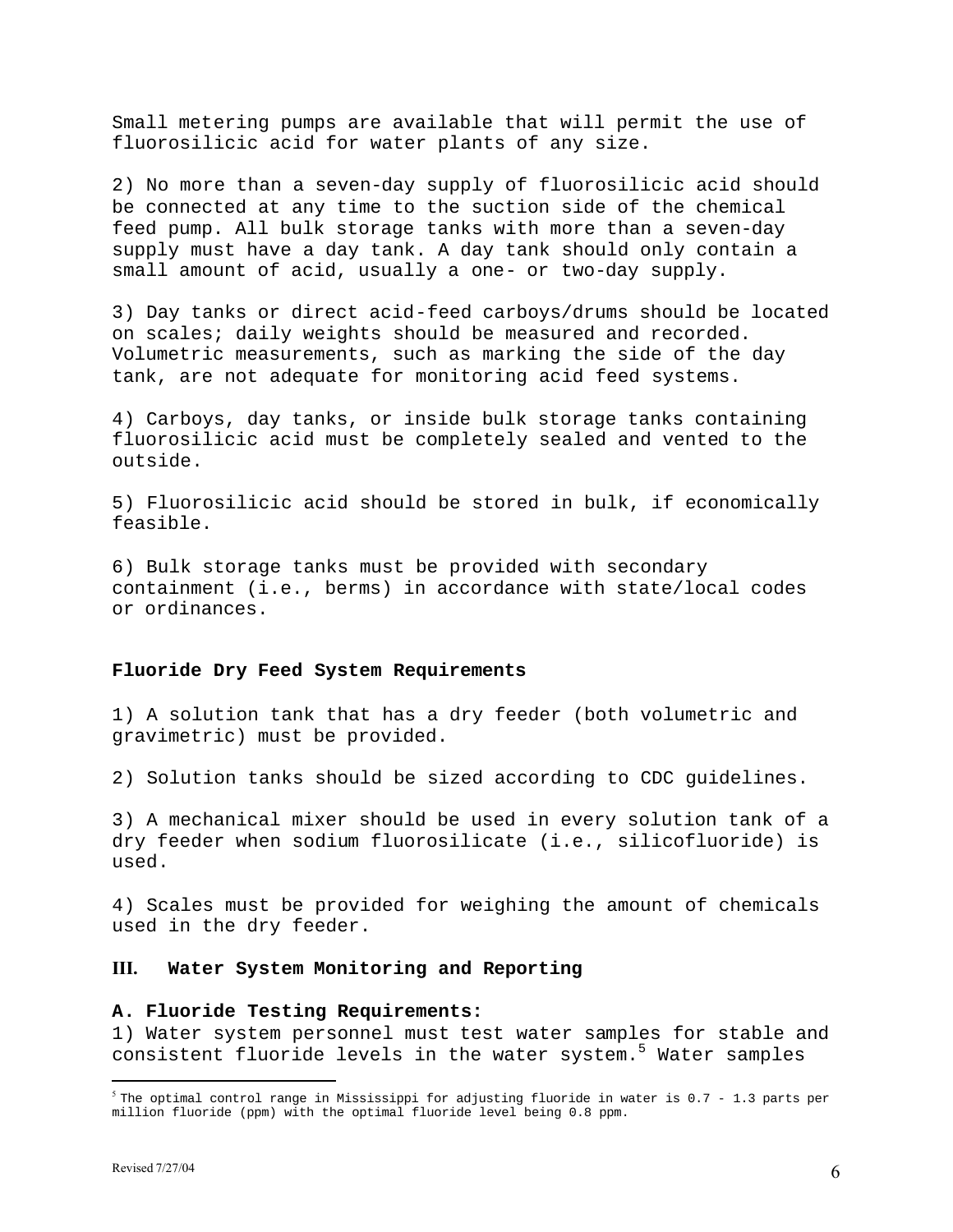must be taken on a regular basis as determined by the MSDH, and sample taking should be performed at all entry points throughout the water system.

2) At least once each month, water system personnel shall divide (split) one sample and have one portion analyzed for fluoride by water system personnel and the other portion analyzed by the MSDH Laboratory.

3) Each PWS shall submit a report each month of the results of required water sample testing to the MSDH Division of Dental and Oral Health.<sup>6</sup> These reports must include:

- a. The amount and type of chemicals fed and the total number of gallons of water treated per day;
- b. The results of required monitoring for fluoride in the water distribution system; and
- c. The results of monthly split sample(s).

4) The calculated dosage should be cross-checked against the reported fluoride levels to identify chronic non-optimal operation.

5) Samples of the PWS raw water source (i.e., water that has not been treated) should be submitted annually for fluoride content analysis at the MSDH Lab.

6) PWS that are successful in "optimally" fluoridating their water supplies will be awarded a special certificate of recognition by the MSDH. $^7$ 

**B. Fluoride Testing:** Substances such as chloride and sulfate may interfere with the analysis of fluoride ion in water; however

a) The monthly average fluoride concentration of the PWS and at least 75% of those monthly averages during the calendar year shall fall within the optimal control range. b) At least 75% of required water samples in a month and at least 75% of required water samples during the calendar year shall be taken by the PWS.

c) At least 75% of required water samples in a month and at least 75% of required water samples during the calendar year shall fall within the optimal control range. d) At least 75% of monthly split samples shall be taken by the PWS during the calendar year.

 $6$  Required samples include a minimum of three (3) routine fluoride samples which shall be taken on different days each week and submitted monthly, and submission of a monthly split water sample to the MSDH Lab for testing.

 $7$  For a water system to be considered optimally fluoridating:

e) At least 75% of monthly split samples taken by the PWS during the calendar year shall agree with the MSDH Lab results within the split sample tolerance of  $+/- 0.2$ ppm.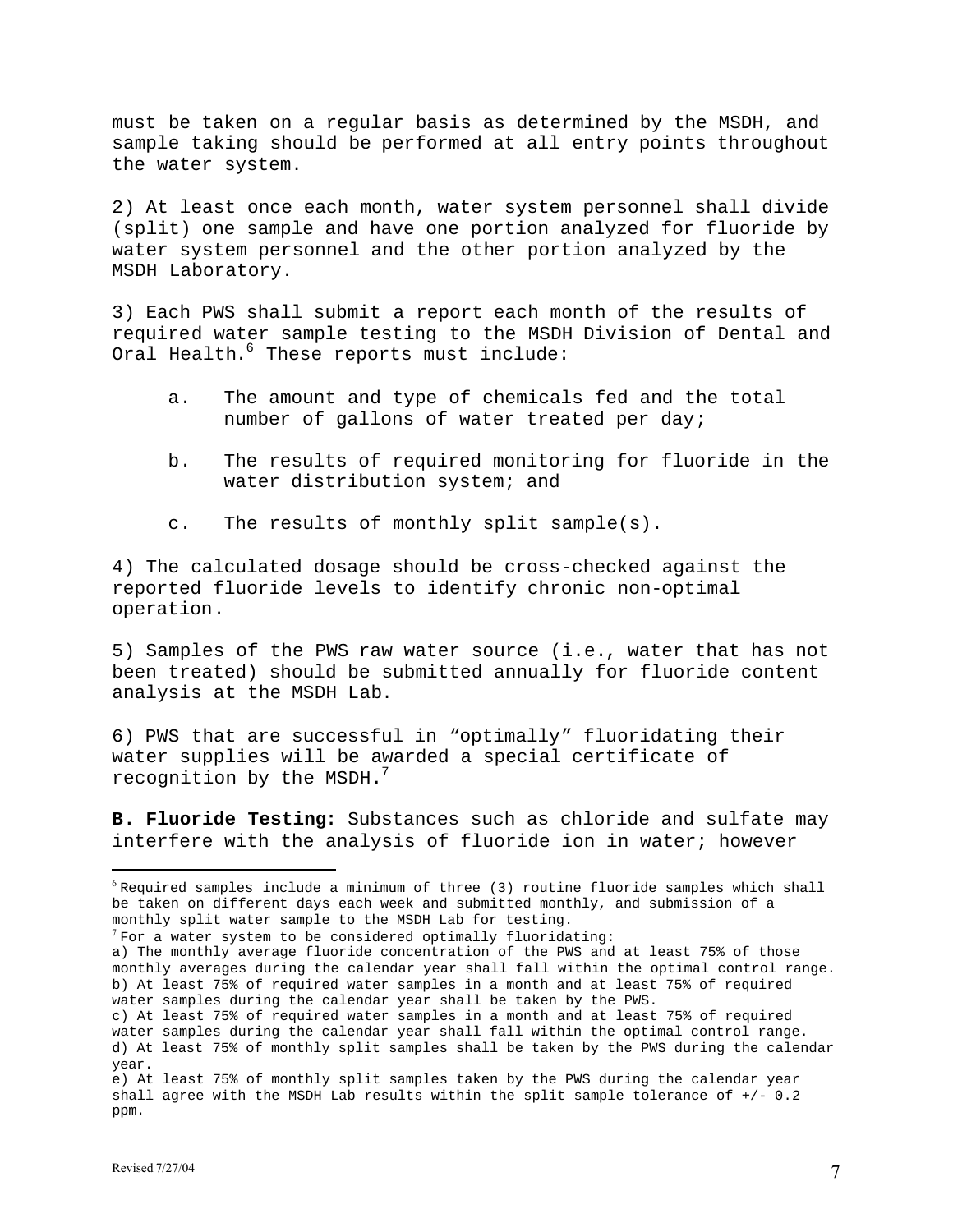using an appropriate testing method allows the operator to account for the interference in the daily monitoring results.

#### **Colorimeter (SPADNS Method)**

1) The colorimetric method (SPADNS) of fluoride analysis is based on a reaction in which a deep color (from zirconium in dye) turns lighter in the presence of fluoride (fluoride removes zirconium). The colorimetric method can be used where no interference occurs or where the interferences are consistent (e.g., from iron, chloride, phosphate, sulfate or color). Consistent interferences can be accounted for by collecting a split sample and comparing the colorimetric results with results provided for by MSDH Lab personnel. State laboratory personnel, MSDH DOH, and the water plant operator can then make the appropriate adjustment.

2) The colorimetric method (SPADNS) of fluoride analysis is applicable for daily testing of fluoride levels in the range 0.1 to 2.0 ppm. Beyond this range, dilutions must be made using deionized water to obtain accurate measures of the fluoride concentration.

#### **Specific Ion Meter (Electrode Method)**

The electrode method is capable of measuring fluoride concentrations from 0.1 to 10 ppm.

## **IV. Safety and Reporting**

#### **A. Water Operator Safety**

1) The water supply industry has a high incidence of unintentional injuries as compared with other industries in the United States; with proper safety procedures injuries can be avoided.

2) Water operator should follow proper safety procedures to avoid injuries and overexposure to chemicals. Water plant personnel should regularly receive safety training on all chemicals, including fluoride. Exposure hazards and first aid should be reviewed and emergency spill procedures should be established and explained to workers.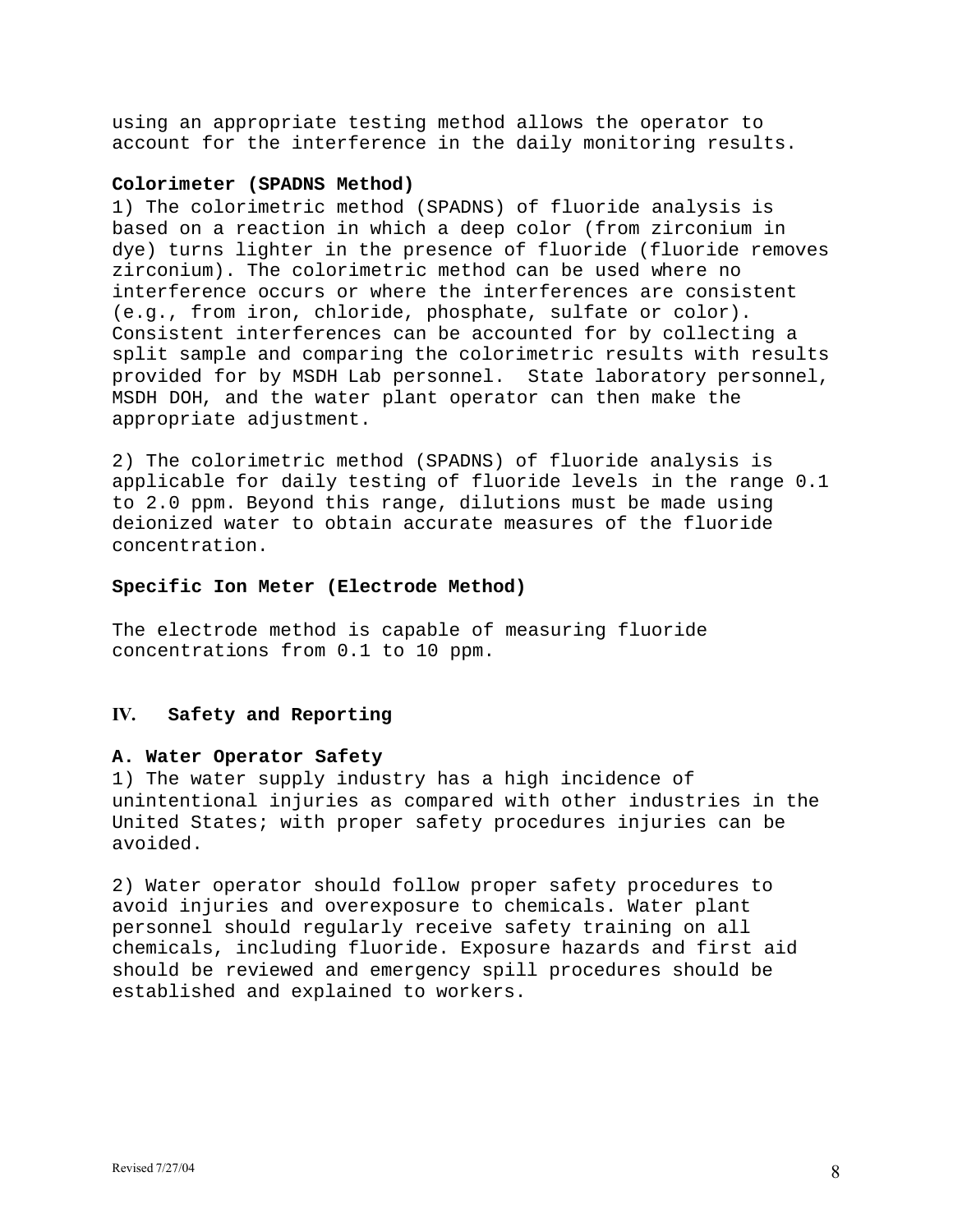#### **B. Protective Equipment**

1) The use of personal protective equipment (PPE) is required when handling fluoride chemicals or when maintenance on fluoridation equipment is performed.

2) Required PPE for handling sodium fluoride or sodium fluorosilicate includes:

a. NIOSH/MSHA approved high efficiency dust respirator (chemical mask) with soft rubber face-to-mask seal and replaceable cartridges.

b. Gauntlet neoprene gloves (12" glove minimum length)

c. Heavy duty neoprene aprons.

## 3) Required PPE for handling fluorosilicic acid includes:

a. Gauntlet neoprene gloves (12" glove minimum length)

b. Heavy duty neoprene aprons.

c. Full 8" face shield or acid type safety goggles

d. Safety shower/eye washer in easily accessible location (or pint-size bottle of eyewash solution).

#### **C. Chemical Storage**

1) Do not allow unauthorized personnel, especially small children, in areas where fluoride chemicals are fed or stored. Do not eat or keep food in areas where fluoride is stored.

2) Store dry fluoride on pallets, in stacks preferably not more than six bags high. If fiber drums are used, keep the tops closed to prevent moisture contamination.

3) Vapors from fluorosilicic acid are corrosive; containers should be kept tightly closed, vented to the outdoors, and stored away from hot temperature areas. Bulk storage tanks can be made of fiberglass polyethylene or rubber-lined steel.

4) Fluoride waste should be disposed of in accordance with Mississippi's Environmental Protection Program. Chemical spills should be cleaned immediately.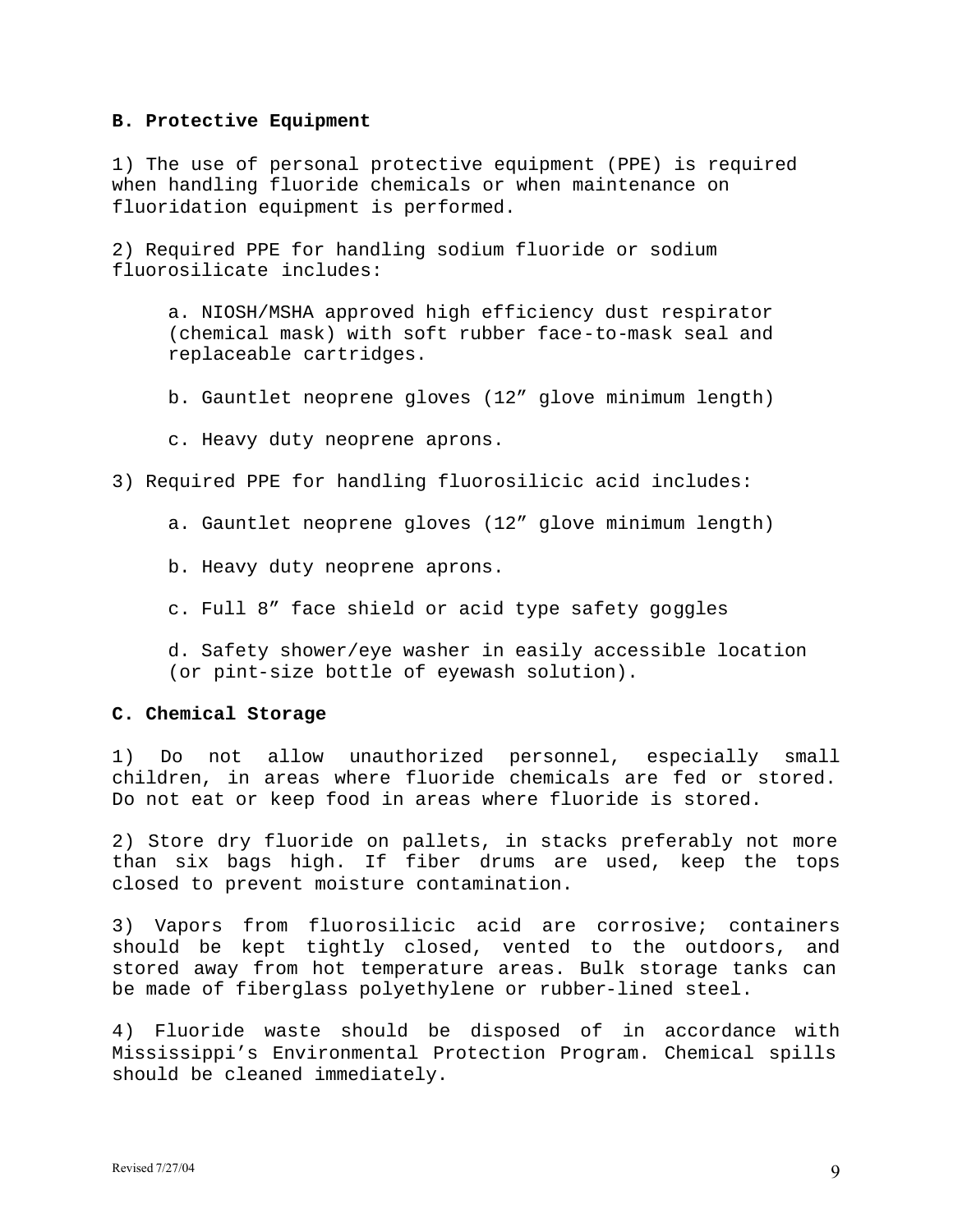## **D. Fluoridation System Overfeed**

1) When a community fluoridates its drinking water, a chance of a fluoride overfeed exists. However, it is difficult for consumers to swallow large enough doses of fluoride to cause toxic effects because one of the symptoms of fluoride poisoning is severe nausea; people purge the ingested fluoride by vomiting.

2) Specific actions should be taken when equipment malfunctions or an adverse event occurs in a PWS that causes a fluoride chemical overfeed (Table 1).

3) When a fluoride test result is at or near the top end of the analyzer scale, the water sample must be diluted and retested to ensure that high fluoride levels are accurately measured.

| Fluoride Content     | Recommended Actions                   |  |  |
|----------------------|---------------------------------------|--|--|
| (mg/L)               |                                       |  |  |
| $0.1$ mg/L above     | 1. Leave the fluoridation system on.  |  |  |
| routine              | 2. Determine malfunction and repair.  |  |  |
| to $4.0$ mg/L        | 3. Notify supervisor and report the   |  |  |
|                      | incident.                             |  |  |
| 4.1 mg/L to 10.0     | 1. Consider turning off the           |  |  |
| mg/L                 | fluoridation system if the problem is |  |  |
|                      | not found quickly                     |  |  |
|                      | and repaired.                         |  |  |
|                      | 3. Notify supervisor and report the   |  |  |
|                      | incident.                             |  |  |
|                      | 4. Take water samples at several      |  |  |
|                      | points in the distribution system and |  |  |
|                      | test the fluoride content.            |  |  |
|                      | 5. Determine malfunction and repair.  |  |  |
| 10.1 mg/L or greater | 1. Turn off the fluoridation system   |  |  |
|                      | immediately.                          |  |  |
|                      | 2. Notify supervisor and report the   |  |  |
|                      | incident.                             |  |  |
|                      | 3. Take water samples at several      |  |  |
|                      | points in the distribution system and |  |  |
|                      | test the fluoride content.            |  |  |
|                      | 4. Send water sample to MSDH lab for  |  |  |
|                      | testing.                              |  |  |
|                      | 5. Determine malfunction and repair.  |  |  |

## **Table 1: Emergency Procedures for Fluoride Overfeeds**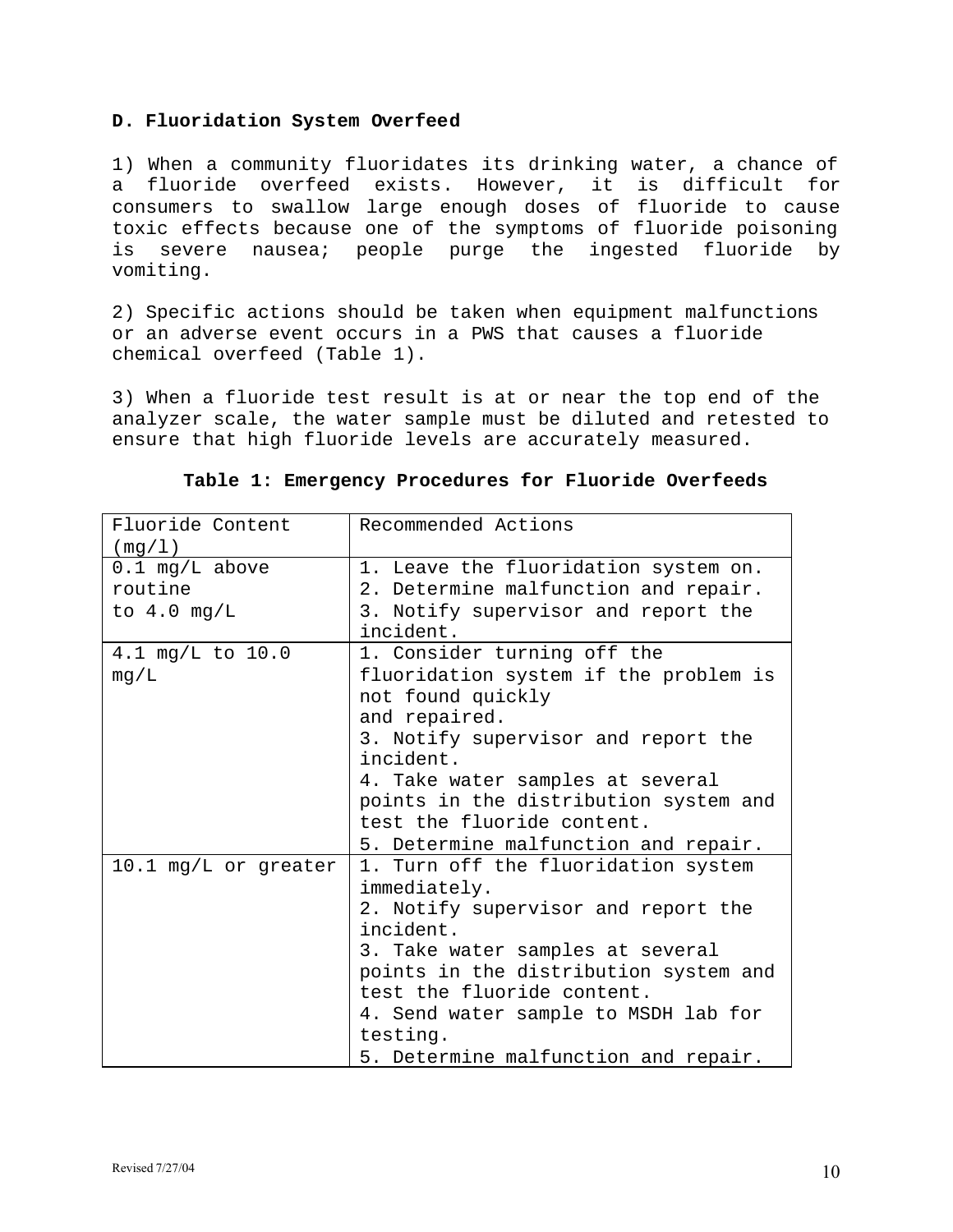## **E. Chemical Exposure**

1) Skin contamination **-** If the operator gets wet or dry chemicals on the skin, he or she should thoroughly wash the contaminated skin area immediately. If the operator's clothing is contaminated with a wet chemical, he or she should remove the wet contaminated clothing immediately. If the operator's clothing becomes contaminated with dry chemicals, he or she should change their work clothing no later than the close of the work day. 2) Ingestion of Excessive Amounts of Fluoride –

Refer to Tables 2 and 3.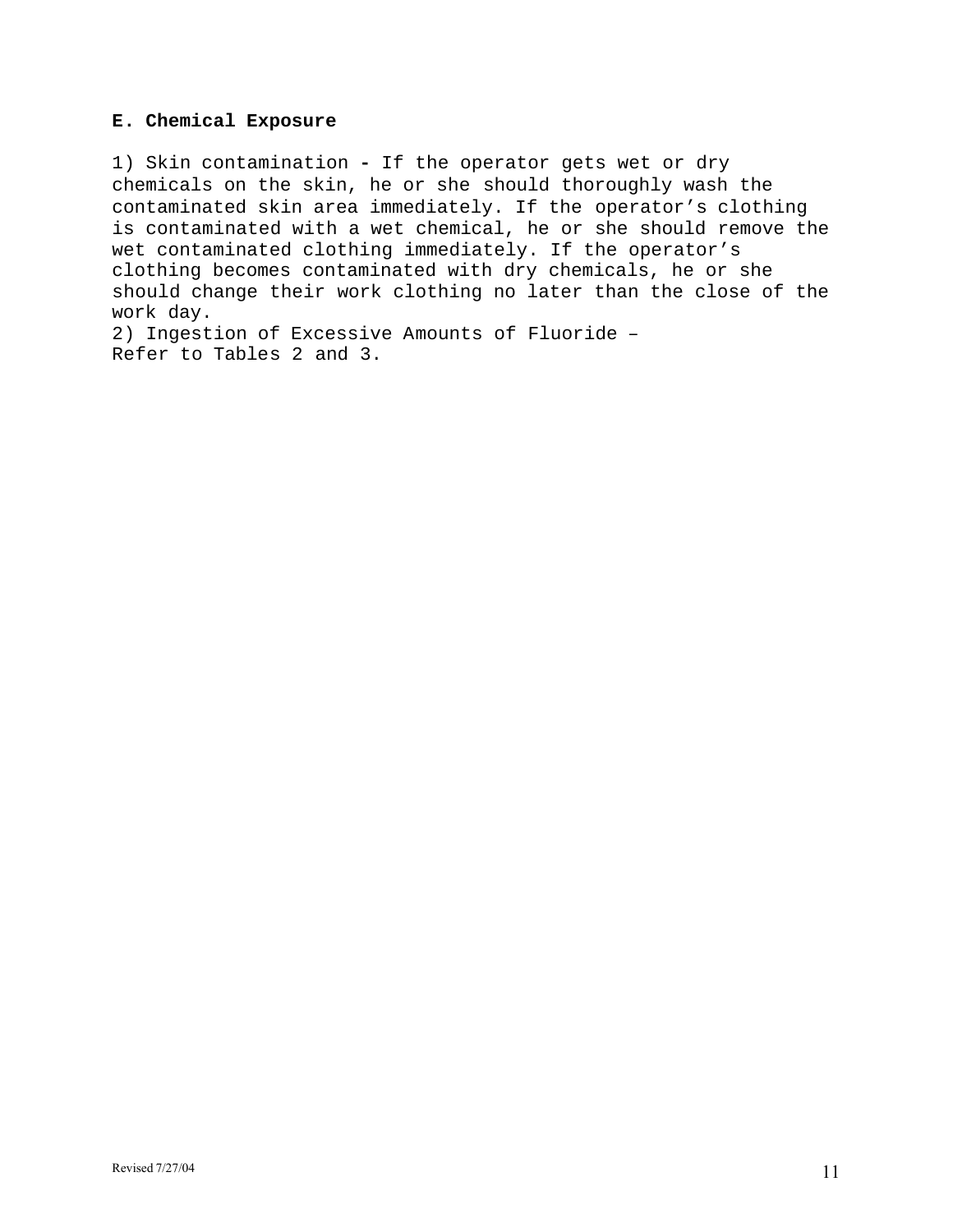## **TABLE 2 Recommended emergency treatment for persons who ingest dry fluoride chemicals (NaF and Na2SiF6)**

| Milligrams fluoride ion (mg)               | Treatment                        |
|--------------------------------------------|----------------------------------|
| $< 5.0$ mg of fluoride ion/kg <sup>8</sup> | 1. Give calcium (milk) orally to |
|                                            | relieve gastrointestinal         |
|                                            | symptoms. Observe for 2-4 hours. |
|                                            | (A can of evaporated milk may be |
|                                            | kept available for emergency     |
|                                            | use.)                            |
|                                            | 2. Induced vomiting is not       |
|                                            | necessary.                       |
| > 5.0 mg of fluoride ion/kg                | 1. Move the person away from any |
|                                            | contact with fluoride and keep   |
|                                            | him or her warm.                 |
|                                            | 2. Call the Poison Control       |
|                                            | Center.                          |
|                                            | 3. If the person is conscious,   |
|                                            | induce vomiting by rubbing the   |
|                                            | back of the person's throat with |
|                                            | either a spoon or your finger    |
|                                            | or giving the person syrup of    |
|                                            | ipecac. To prevent aspiration of |
|                                            | vomitus,                         |
|                                            | the person should be placed face |
|                                            | down with the head               |
|                                            | lower than the body.             |
|                                            | 4. Give the person a glass of    |
|                                            | milk or any source of soluble    |
|                                            | calcium (i.e., 5% calcium        |
|                                            | gluconate or calcium lactate     |
|                                            | solution).                       |
|                                            | 5. Take the victim to the        |
|                                            | hospital as quickly as possible. |

 $^8$  Average weight/age: 0-15 kg/0-2 years; 15-20 kg/3-5 years; 20-23 kg/6-8 years; 23–45 kg/9–15 years; 45–70 kg and higher/15–21 years and older. 5 mg of fluoride (F) equals 11 mg of sodium fluoride (8 mg of sodium fluorosilicate). Ingesting 5 mg F/kg is equivalent to a 154-lb. (70 kg) person consuming 0.8 grams of sodium fluoride (0.6 grams of sodium fluorosilicate).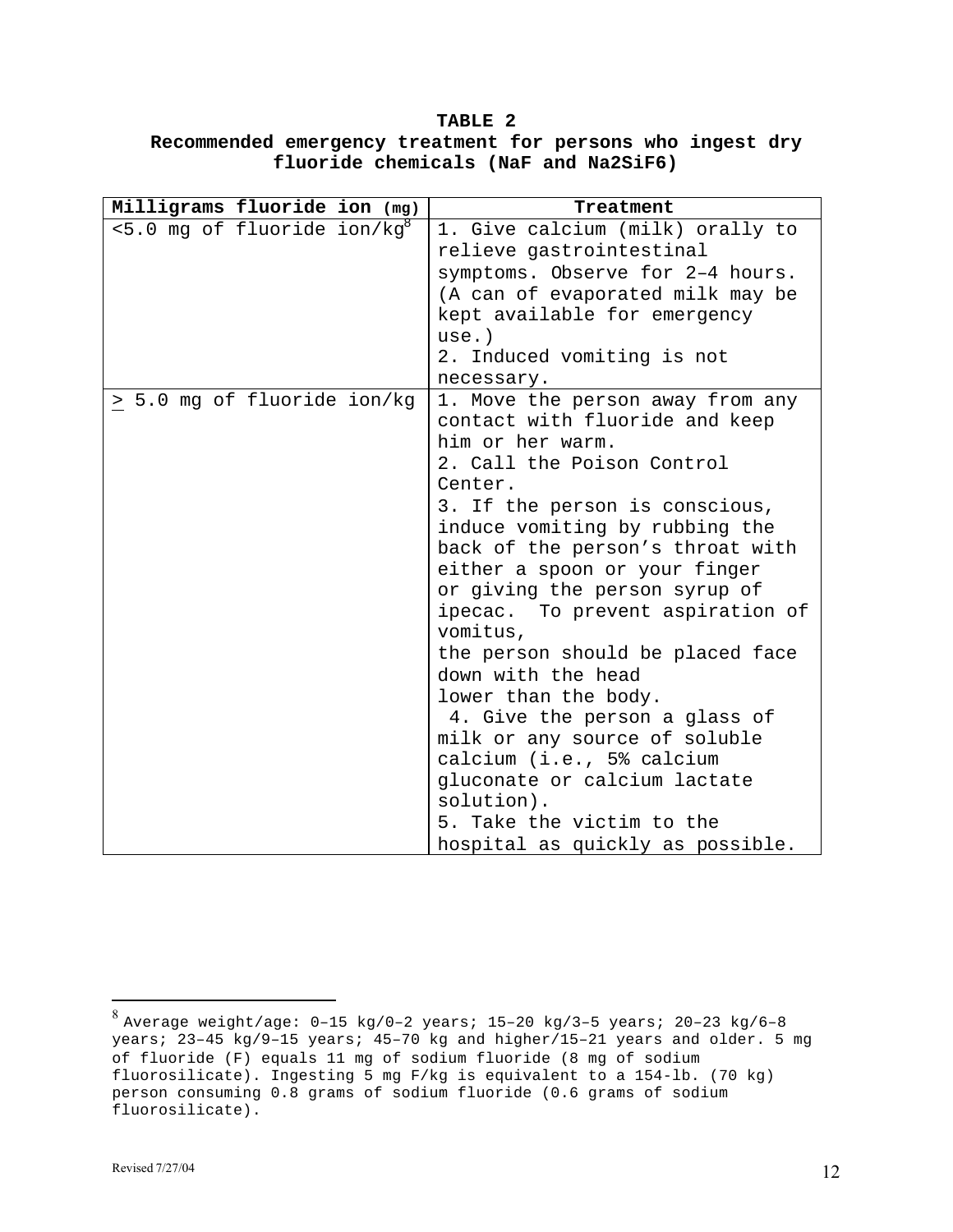# **TABLE 3 Recommended emergency treatment for persons who ingest Fluorosilicic Acid**

| Milligrams fluoride ion (mg)  | Treatment                                                      |  |  |
|-------------------------------|----------------------------------------------------------------|--|--|
| $<$ 5.0 mg of fluoride ion/kg | 1. Give calcium (milk) orally                                  |  |  |
|                               | to relieve gastrointestinal                                    |  |  |
|                               | symptoms. Observe for 2-4                                      |  |  |
|                               | hours.                                                         |  |  |
|                               | (A can of evaporated milk may                                  |  |  |
|                               | be kept available for emergency                                |  |  |
|                               | use.)                                                          |  |  |
|                               | 2. Induced vomiting is not                                     |  |  |
|                               | necessary.                                                     |  |  |
| > 5.0 mg of fluoride ion/kg   | 1. Move the person away from                                   |  |  |
|                               | any contact with fluoride and                                  |  |  |
|                               | keep him or her warm.                                          |  |  |
|                               | 2. Call the Poison Control                                     |  |  |
|                               | Center.                                                        |  |  |
|                               | 3. If the person is conscious,                                 |  |  |
|                               | induce vomiting by rubbing the                                 |  |  |
|                               | back of the person's throat<br>with                            |  |  |
|                               |                                                                |  |  |
|                               | either a spoon or your finger<br>or giving the person syrup of |  |  |
|                               |                                                                |  |  |
|                               | ipecac. To prevent aspiration<br>of vomitus,                   |  |  |
|                               | the person should be placed                                    |  |  |
|                               | face down with the head                                        |  |  |
|                               | lower than the body.                                           |  |  |
|                               | 4. Give the person a glass of                                  |  |  |
|                               | milk or any source of soluble                                  |  |  |
|                               | calcium (i.e., 5% calcium                                      |  |  |
|                               | gluconate or calcium lactate                                   |  |  |
|                               | solution).                                                     |  |  |
|                               | 5. Take the victim to the                                      |  |  |
|                               | hospital as quickly as                                         |  |  |
|                               | possible.                                                      |  |  |

<sup>9</sup> Average weight/age: 0–15 kg/0–2 years; 15–20 kg/3–5 years; 20–23 kg/6–8 years; 23–45 kg/9–15 years; 45–70 kg and higher/15–21 years and older. 5 mg of fluoride (F) equals 27 mg of 23% fluorosilicic acid. Ingesting 5 mg F/kg is equivalent to a 154-lb. (70 kg) person consuming 2 grams of fluorosilicic acid.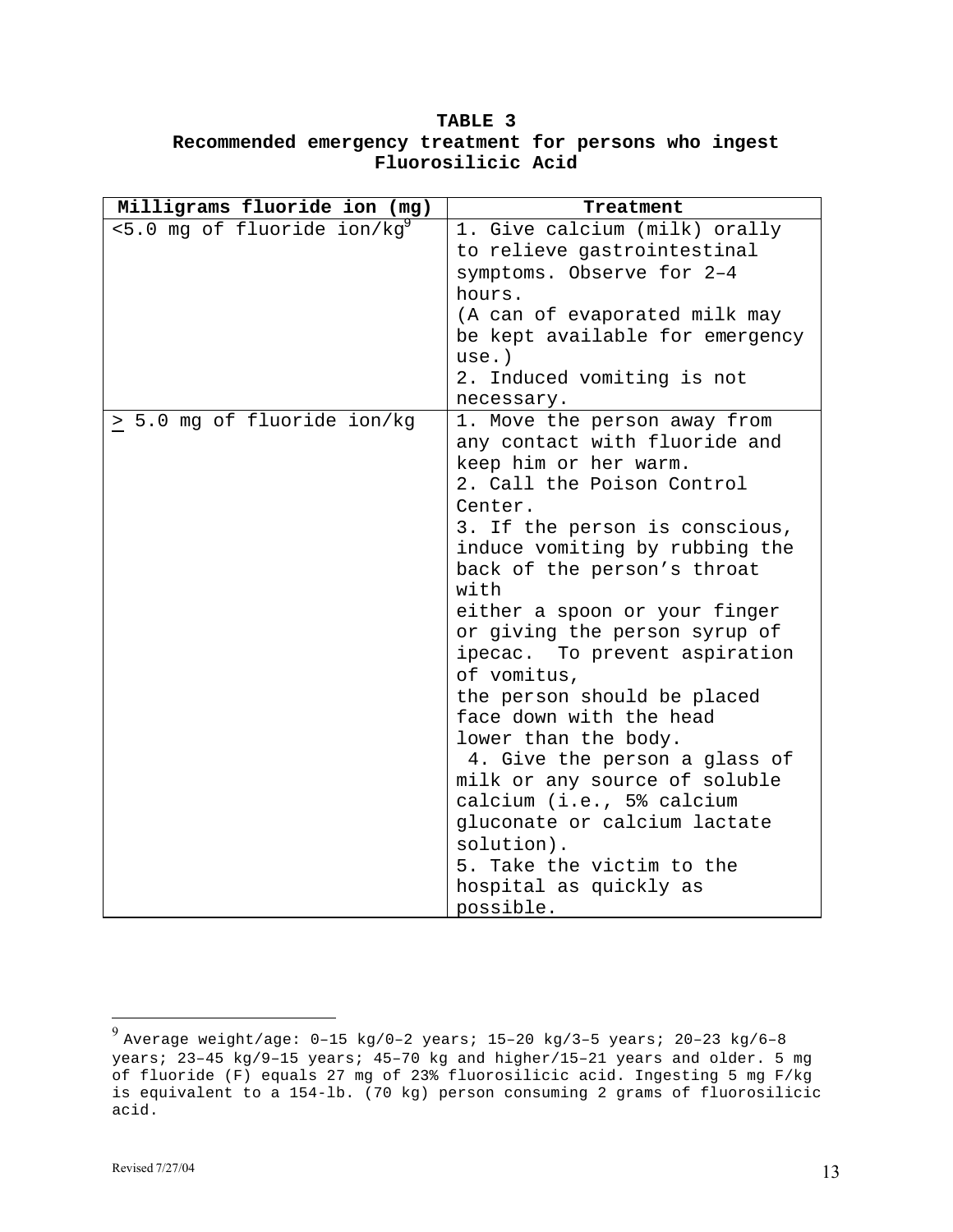#### **V. Water Fluoridation Program Maintenance Guidelines**

To ensure that a fluoridation system is functioning properly it is necessary that equipment, including feed lines and testing equipment, be maintained. Fluoridation systems that are not properly maintained tend to have a higher rate of malfunction that deprives the public of the benefits of water fluoridation. Water operators should read and follow all maintenance guidelines found in the equipment manufacturer's user's manuals and other manuals such as the CDC's Manual for Water Plant Operators, April 1994.

## **VI. State Monitoring and Surveillance**

#### **A. MSDH Division of Dental and Oral Health (MSDH DOH)**

The MSDH DOH shall be responsible for: a) managing the fluoridation program; b) promoting water fluoridation; c) providing liaison with other state and federal agencies; (d) assisting MSDH Division of Water Supply (DWS) with resolution of problems, and (e) surveillance and reporting of all fluoridation monitoring reports from MSDH DWS. When feasible, MSDH Division of Dental and Oral Health staff will accompany MSDH Division of Water Supply personnel on inspection visits, certification visits and water operator training courses. MSDH DOH shall have access to all MSDH DWS Public Water System files.

1) The MSDH Division of Dental and Oral Health shall submit the following information to the CDC:

a. Names of all fluoridated water systems in the state;

b. Names of all consecutive systems (i.e., a public water system that buys water from another public water system) that purchase water from fluoridated water systems;

c. Names of all communities served by optimally fluoridated water systems and their consecutive water systems.

2) The MSDH Division of Dental and Oral Health shall participate in the CDC's Water Fluoridation Reporting System (WFRS).

3) MSDH DOH must report, at least annually, the state's water fluoridation statistics to the State Board of Health.

4) The MSDH DOH must notify the MSDH Division of Water Supply and area health-care providers (i.e., those that may prescribe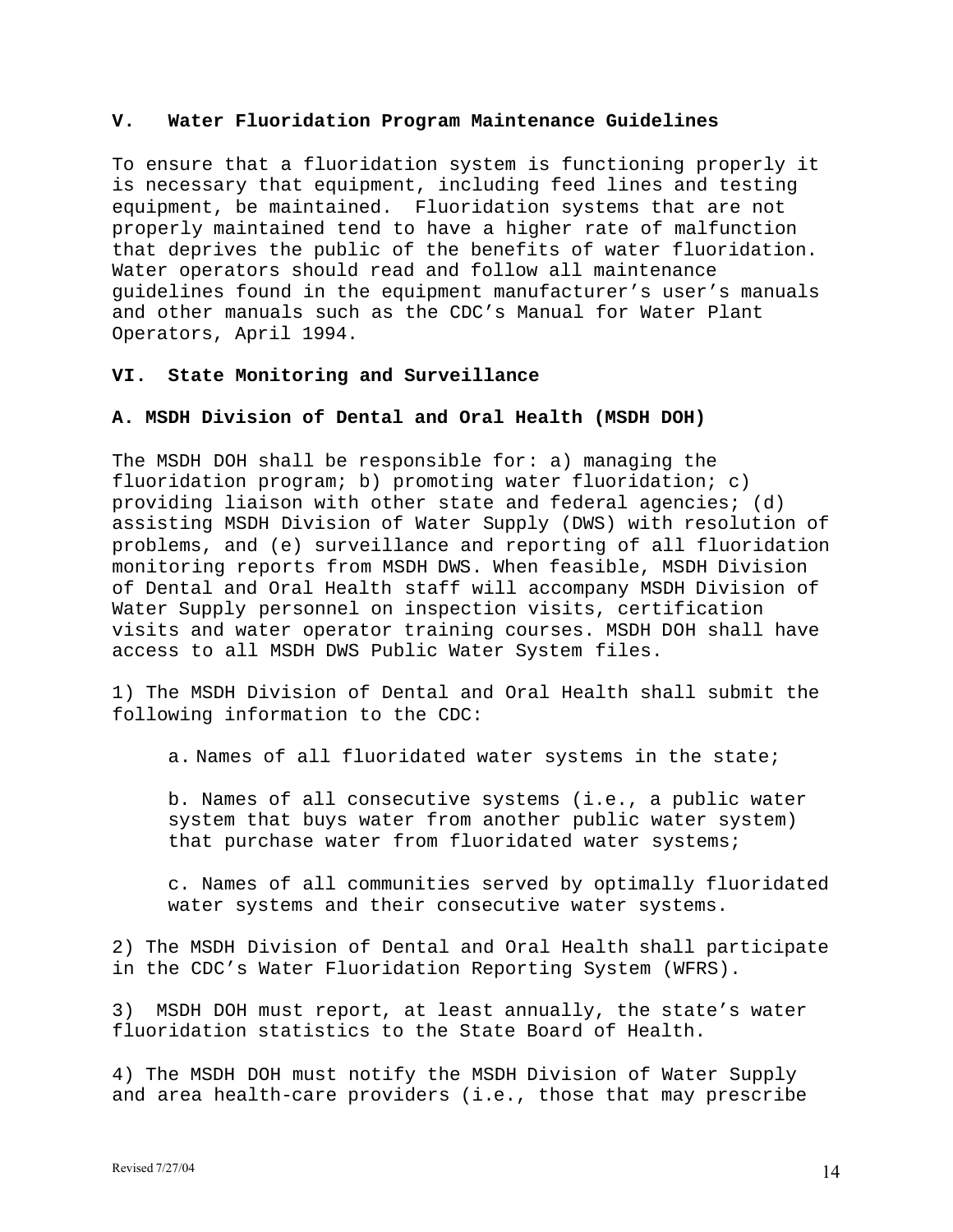fluoride supplements) when a fluoridation system is started or discontinued.

5) The MSDH-DOH shall make available to area health-care providers the most recent fluoride content of Mississippi community water supplies.

#### **B. MSDH Division of Water Supply (MSDH DWS)**

The MSDH DWS shall be responsible for: (a) site visits; (b) start-up visits; (c) training of water plant operators; (d) periodic inspections of all fluoridated water systems; (e) reception of all fluoridation monitoring records from the PWS; (f) resolution of problems, and (g) enforcement.

1) MSDH Division of Water Supply must provide a detailed, onsite inspection of each new fluoridation system before the system start-up to ensure that construction and installation are in accordance with state-approved plans and specifications.

2) MSDH DWS should inspect individual water fluoridation systems at least once a year. This comprehensive inspection should include, at a minimum, the following:

a. Evaluation of the use of fluoride testing equipment;

b. Inspection of the fluoridation system and chemical (fluoride) storage area;

c. Inspection of the operation and maintenance guidelines;

d. Assessment of state-approved backflow and antisiphon devices (as well as testing procedures for such equipment);

e. Assessment of on-site emergency protocols (activities followed in case of overfeed and public-notification procedures) if permitted by law.

3) MSDH Division of Water Supply must provide water operators with test results of monthly split or check samples that are submitted to the MSDH lab, and forward a copy of these results to the MSDH Division of Dental and Oral Health.

4) Both MSDH DWS and DOH staff shall stay informed regarding new and emerging scientific findings concerning water fluoridation.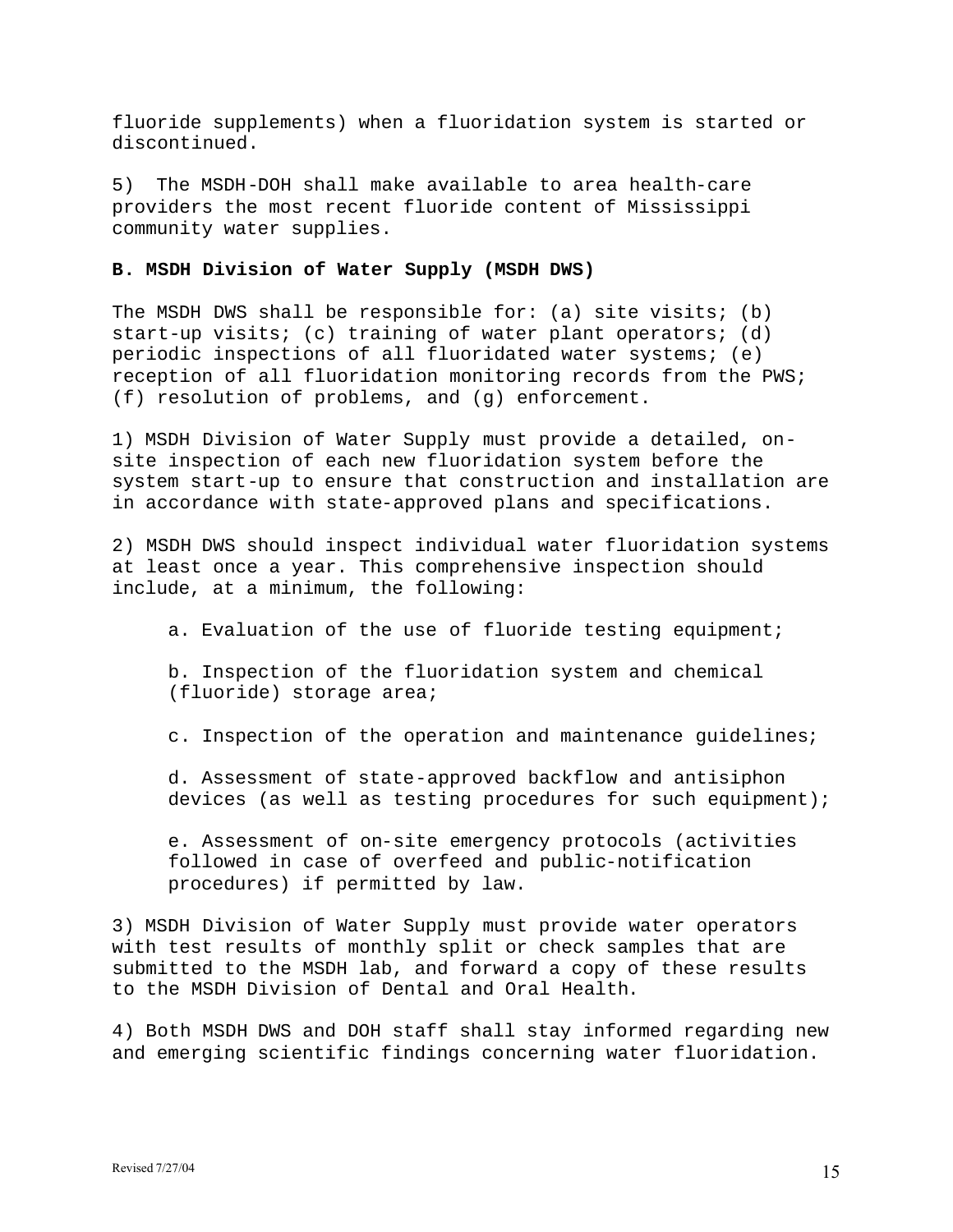5) MSDH Division of Water Supply shall offer training to all water plant operators about water fluoridation programs. Training for personnel working with new fluoridation programs shall include:

a. Information about equipment and monitoring, including how to test water for fluoride and report to the MSDH;

b. Safety requirements and what to do in event of an emergency;

c. Information about the public health benefits of fluoride.

## **VII. References**

- A. Centers for Disease Control and Prevention (CDC): Morbidity and Mortality Weekly Report – September 29, 1995/Volume 44/No. RR – 13
- B. Association of State and Territorial Dental Directors: astdd.org>best practices>community water fluoridation
- C. MSDH-DWS: Recommended Minimum Design Criteria For Mississippi Public Water Systems
- D. MSDH-DWS: Recommended Minimum Job Performance Guidelines & Regulation Governing the Certification of Waterworks Operators in the State of Mississippi
- E. CDC Water Fluoridation Website: http://www.cdc.gov/OralHealth/topics/fluoridation.htm
- F. CDC-Basic Water Fluoridation Engineering Course, Murfreesboro, TN, June 2-5,2003 (Course Manual)
- G. CDC-Water Fluoridation, A Manual for Water Plant Operators, April 1994.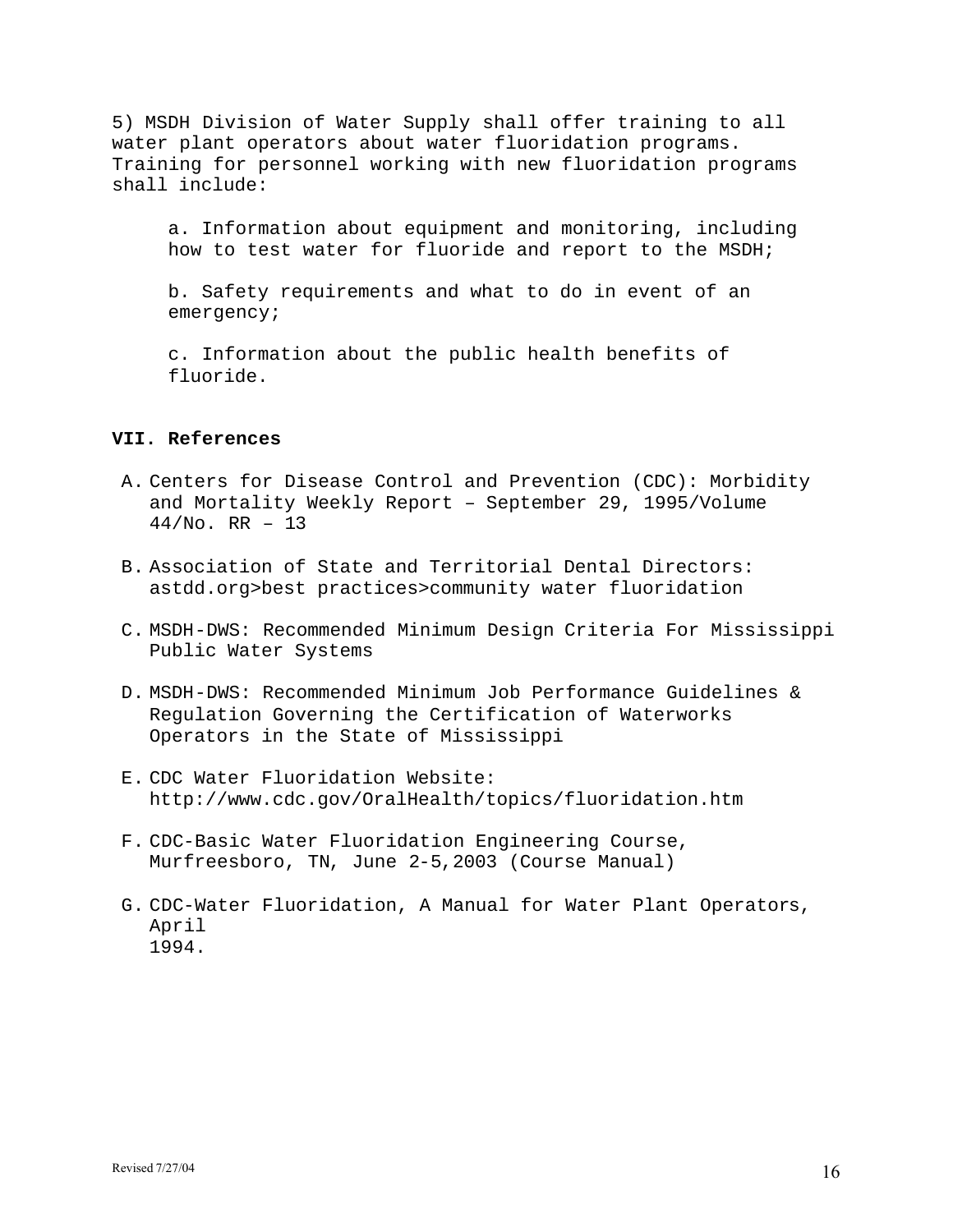## **Appendix A Glossary of Technical Terms**

**Adjusted fluoridated water system:** A community public water system that adjusts the fluoride concentration in the drinking water to the optimal level for consumption (or within the recommended control range).

**Calculated dosage:** The calculated amount of fluoride (mg/L) that has been added to an adjusted fluoridated water system. The calculation is based on the total amount of fluoride (weight) that was added to the water system and the total amount of water (volume) that was produced.

**Centers for Disease Control and Prevention (CDC**): An agency of the U.S. Department of Health and Human Services charged with promoting health and quality of life by preventing and controlling disease, injury, and disability.

**Census designated place:** A populated place, not within the limits of an incorporated place, that has been delimited for census purposes by the U.S. Bureau of the Census.

**Certified Waterworks Operator:** A water operator who meets the minimal criteria set by the Mississippi State Department of Health Division of Water Supply for certification as evident by passing a written examination.

**Check sample:** A distribution water sample forwarded to either the state laboratory or to a state-approved laboratory for analysis.

**Community:** A geographical entity that includes all incorporated places as well as all census-designated places as defined by the U.S. Bureau of the Census.

**Community water system (CWS):** Any water system serving piped water for human consumption to 15 or more individual service connections used year-round by consumers or regularly serving 25 or more individual consumers year-round, including, but not limited to, any collection, pretreatment, treatment, storage and/or distribution facilities or equipment used primarily as part of, or in connection with such system, regardless of whether or not such components are under the ownership or control of the operator of such system.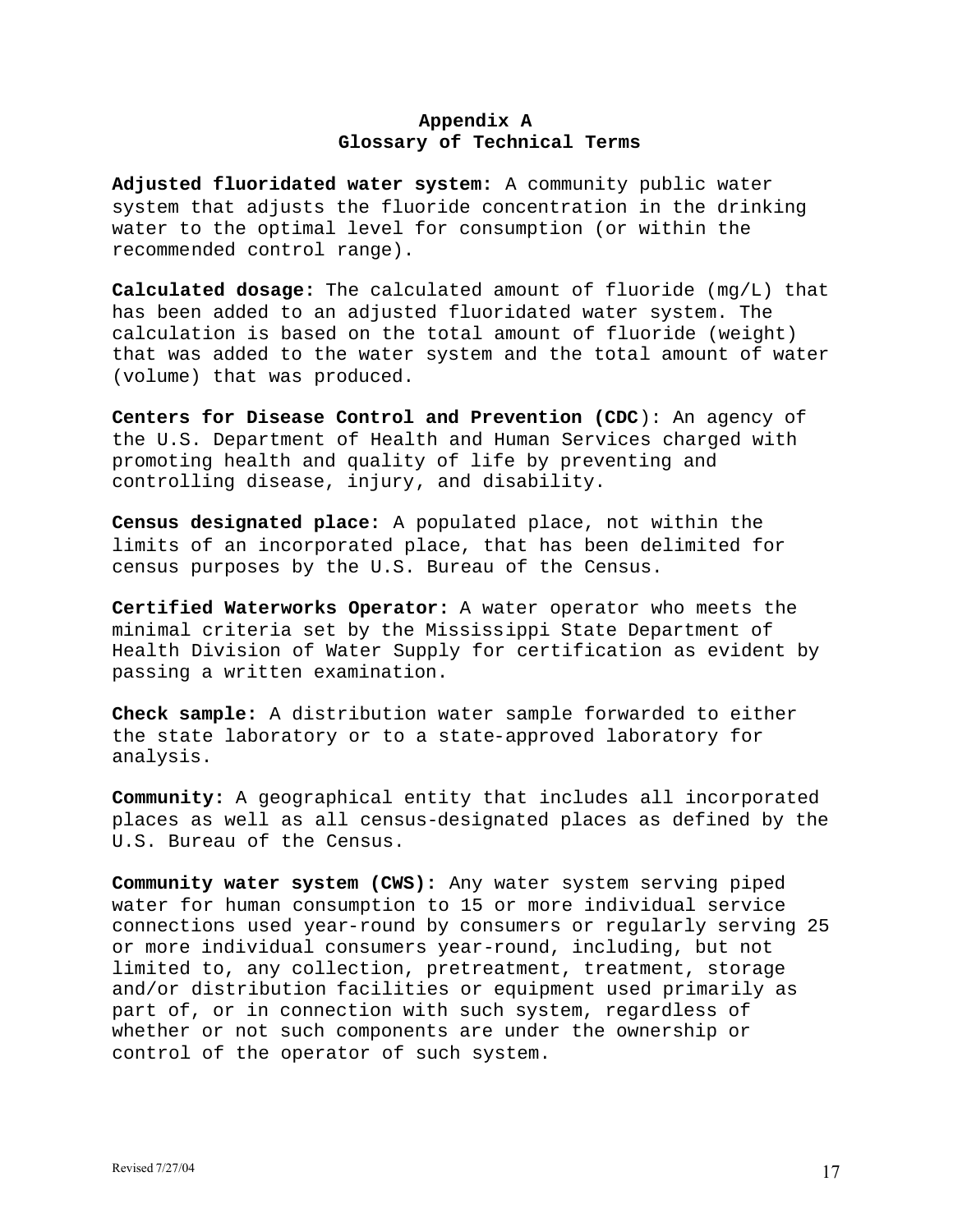**Connection:** Generally speaking, water service into an individual housing unit or dwelling.

**Consecutive water system:** A public water system that buys water from another public water system. For purposes of water fluoridation record keeping, the consecutive water system should purchase at least 80% of its water from a fluoridated water system.

**Distribution sample:** A water sample taken from the distribution lines of the public water system that is representative of the water quality in the water system.

**Division of Water Supply:** A division of the Office of Environmental Health, Mississippi State Department of Health.

**Dry Fluoride Feed System:** A fluoridation system that uses a dry chemical compound (usually sodium fluorosilicate) as the means to fluoridate a PWS.

**Fluorosilicic Acid System:** A fluoridation system that uses fluorosilicic acid as the means to fluoridate a PWS.

**Fluorosis:** A clinical condition of the teeth where whitish to brownish staining occurs due to excessively high levels of fluoride exposure during tooth development.

**Incorporated place:** A populated place possessing legally defined boundaries and legally constituted government functions.

**MG/L:** Milligrams per liter; also, ppm.

**MSDH:** Mississippi State Department of Health.

**MSDH DOH**: Mississippi State Department of Health Division of Dental and Oral Health

**MSDH DWS:** Mississippi State Department of Health Division of Water Supply.

**MSDH Lab**: The Mississippi State Department of Health Public Health Laboratory.

**Monitoring, fluoride:** The regular analysis and recording by water system personnel of the fluoride ion content in the drinking water.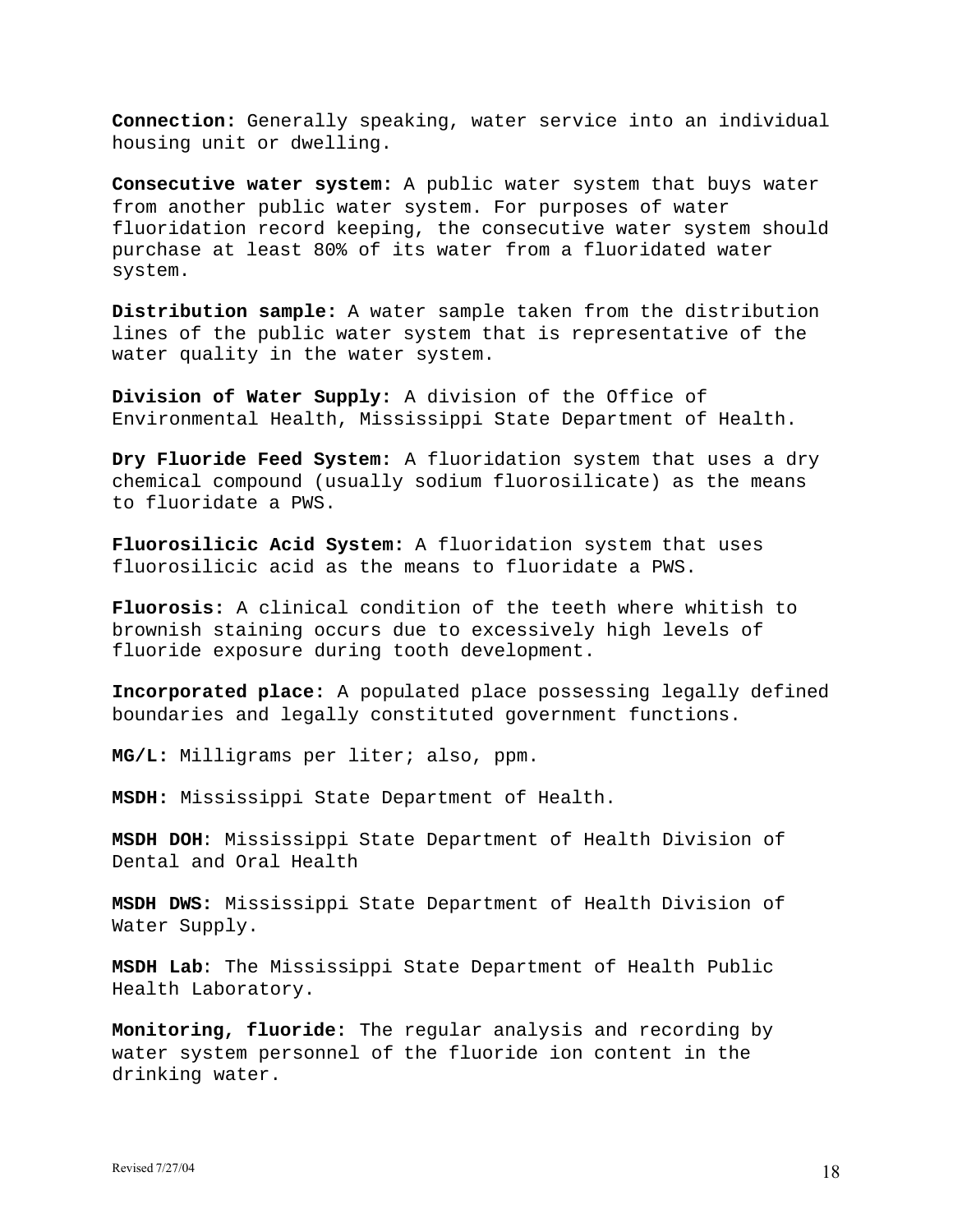**Must:** See Shall.

**Natural fluoride level:** The concentration of fluoride (mg/L) that is present in the water source from naturally occurring fluoride sources.

**Naturally fluoridated water system:** A public water system that supplies water which contains naturally occurring fluoride at levels that is beneficial to dental health.

**Operator:** The certified waterworks operator who directly supervises and is personally responsible for the daily operation and maintenance of a community or non-transient non-community public water system.

**Optimal Control Range:** A range within which adjusted fluoridated water systems shall operate to maintain optimal fluoride levels. In Mississippi the range is 0.7-1.3 parts per million.

**Optimal Fluoride Level:** The fluoride concentration (mg/L, which is the same as ppm) based on the annual average of the maximum daily air temperature in the geographical area of the fluoridated water system. In Mississippi the optimal fluoride level is 0.8 ppm.

**Optimally Fluoridated Water System:** A public water system that has consistent optimal levels of fluoride for oral health from either naturally occurring sources, or by adjusting the fluoride level to optimal concentrations.

**Overfeed, fluoride:** Any fluoride analytical result above the recommended control range of the water system. Different levels of response are expected from the operator depending on the extent of the overfeed (Table 1).

**PPM:** parts per million. See also, mg/L.

**Public water supply/system (PWS):** The definition as provided for in the MSDH-DWS Mississippi Primary Drinking Water Regulation as found in the 'Recommended Minimum Design Criteria for Mississippi Public Water Systems'.

**Required Water Samples:** Required samples include a minimum of three (3) routine fluoride samples which shall be taken on different days each week and submitted monthly, and submission of a monthly split water sample to the MSDH-Lab for testing.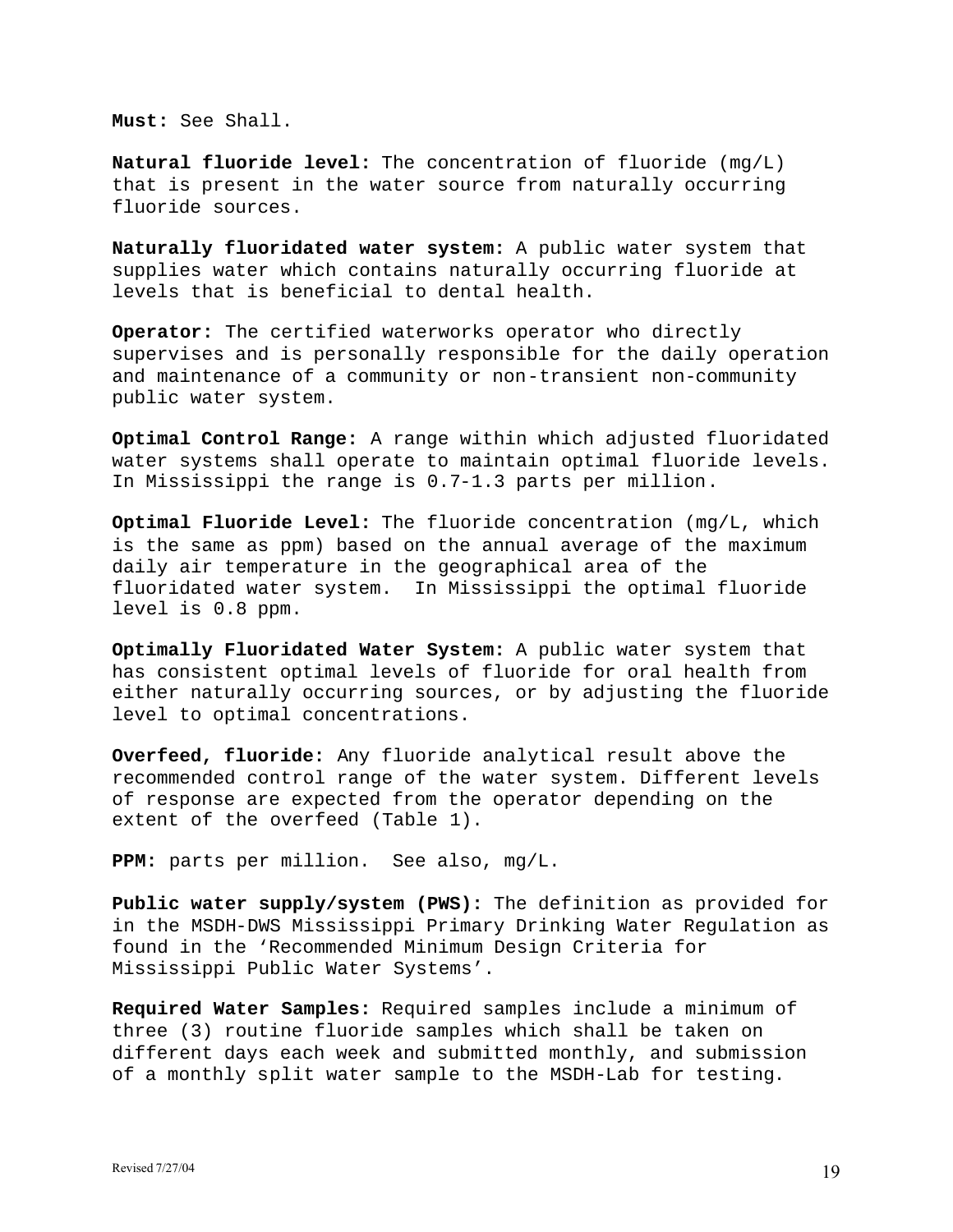**Shall:** Indicates that which is mandatory; a requirement.

**Sodium Fluoride Saturator System:** A fluoridation system that uses a saturated solution of sodium fluoride as the means to fluoridate a PWS.

**Split sample:** A distribution water sample taken by the water plant operator, who analyzes a portion of the sample and records the results on the monthly operating report to the state. The operator then forwards the remainder of the sample to the MSDH-Lab for analysis.

**Split sample tolerance:** The amount of variance allowed between the portion of the split sample tested by the water system operator and the MSDH Lab. In Mississippi the split sample tolerance is 0.2 ppm.

**State:** This term refers to Mississippi unless otherwise noted.

**State fluoridation administrator:** The MSDH employee who is responsible for the administration of the fluoridation program.

**Surveillance, fluoride:** The regular review of monitored data and split sample or check sample results to ensure that fluoride levels are maintained by the community water systems in a specific geographic area. The review is conducted by the MSDH.

**Uniform flow:** When the rate of flow of the water past a point varies by less than 20%.

**Upstream:** In a water line, a point closer to the source of water.

**Water, make-up:** Water that is used to replace the saturated solution from a sodium fluoride saturator; this saturated solution is pumped into the distribution lines.

**Water fluoridation:** The act of adjusting the fluoride concentration in the drinking water of a water system to the optimal level.